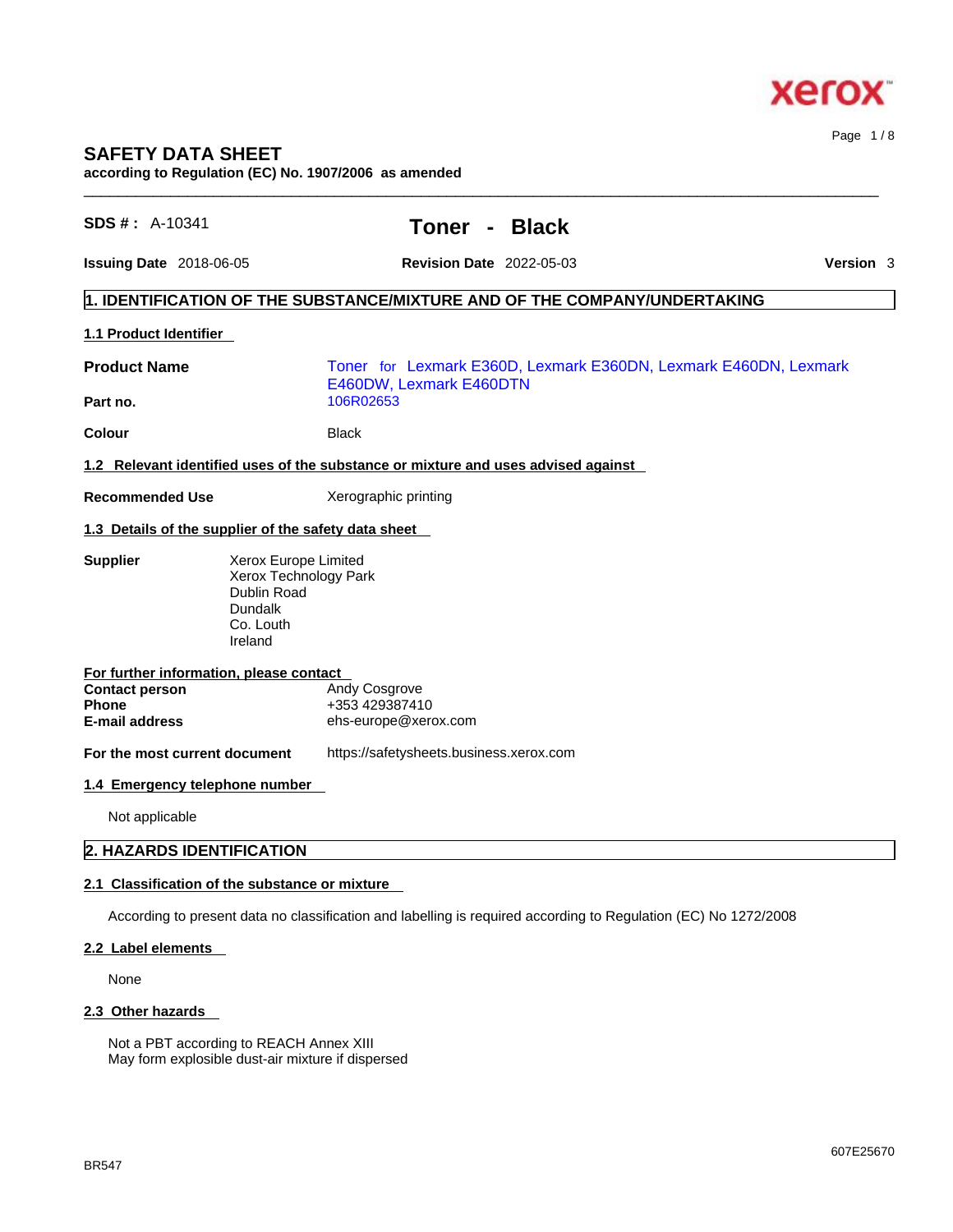# **SDS # :** A-10341 **Toner - Black**

 $\_$  ,  $\_$  ,  $\_$  ,  $\_$  ,  $\_$  ,  $\_$  ,  $\_$  ,  $\_$  ,  $\_$  ,  $\_$  ,  $\_$  ,  $\_$  ,  $\_$  ,  $\_$  ,  $\_$  ,  $\_$  ,  $\_$  ,  $\_$  ,  $\_$  ,  $\_$  ,  $\_$  ,  $\_$  ,  $\_$  ,  $\_$  ,  $\_$  ,  $\_$  ,  $\_$  ,  $\_$  ,  $\_$  ,  $\_$  ,  $\_$  ,  $\_$  ,  $\_$  ,  $\_$  ,  $\_$  ,  $\_$  ,  $\_$  ,

**Issuing Date** 2018-06-05 **Revision Date** 2022-05-03 **Version** 3

 $\_$  ,  $\_$  ,  $\_$  ,  $\_$  ,  $\_$  ,  $\_$  ,  $\_$  ,  $\_$  ,  $\_$  ,  $\_$  ,  $\_$  ,  $\_$  ,  $\_$  ,  $\_$  ,  $\_$  ,  $\_$  ,  $\_$  ,  $\_$  ,  $\_$  ,  $\_$  ,  $\_$  ,  $\_$  ,  $\_$  ,  $\_$  ,  $\_$  ,  $\_$  ,  $\_$  ,  $\_$  ,  $\_$  ,  $\_$  ,  $\_$  ,  $\_$  ,  $\_$  ,  $\_$  ,  $\_$  ,  $\_$  ,  $\_$  ,

Page 2 / 8

## **3. COMPOSITION/INFORMATION ON INGREDIENTS**

#### **3.2 Mixtures**

| <b>Chemical Name</b>    | Weight % | <b>CAS No.</b> | <b>EC-No</b> | <b>Classification (Reg.</b><br>1272/2008) | Hazard<br><b>Statements</b> | <b>REACH Registration</b><br><b>Number</b> |
|-------------------------|----------|----------------|--------------|-------------------------------------------|-----------------------------|--------------------------------------------|
| Polyester resin         | 80-95    | Proprietary    | Not listed   | $\sim$ $\sim$                             | $-1$                        | $- -$                                      |
| Carbon black            | $3 - 15$ | 1333-86-4      | 215-609-9    | $\sim$ $\sim$                             | $\sim$ $\sim$               | 01-2119384822-32-0065                      |
| Amorphous silica        | <5       | 7631-86-9      | 231-545-4    | $\sim$                                    | --                          |                                            |
| Organo-chromium complex | $<$ 2    | 72869-85-3     | 276-955-4    | Aquatic Acute 1                           | H400                        | $\overline{\phantom{m}}$                   |
|                         |          |                |              | Aquatic Chron, 1                          | H410                        |                                            |
| Titanium dioxide        |          | 13463-67-7     | 236-675-5    | Carc (Inhal) 2                            | H351                        |                                            |

#### **Full text of H- statements: see section 16 Note**

"--" indicates no classification or hazard statements apply.

Components marked as "Not Listed" are exempt from registration.

Where no REACH registration number is listed, it is considered confidential to the Only Representative.

## **4. FIRST AID MEASURES**

#### **4.1 Description of first aid measures**

| <b>General advice</b>             | For external use only. When symptoms persist or in all cases of doubt seek medical advice.<br>Show this safety data sheet to the doctor in attendance. |
|-----------------------------------|--------------------------------------------------------------------------------------------------------------------------------------------------------|
| Eye contact                       | Immediately flush with plenty of water. After initial flushing, remove any contact lenses and<br>continue flushing for at least 15 minutes             |
| <b>Skin contact</b>               | Wash skin with soap and water                                                                                                                          |
| <b>Inhalation</b>                 | Move to fresh air                                                                                                                                      |
| Ingestion                         | Rinse mouth with water and afterwards drink plenty of water or milk                                                                                    |
| Acute toxicity                    |                                                                                                                                                        |
| <b>Eyes</b>                       | No known effect                                                                                                                                        |
| <b>Skin</b>                       | No known effect                                                                                                                                        |
| <b>Inhalation</b>                 | No known effect                                                                                                                                        |
| <b>Ingestion</b>                  | No known effect                                                                                                                                        |
| <b>Chronic effects</b>            |                                                                                                                                                        |
| <b>Chronic toxicity</b>           | No known effects under normal use conditions                                                                                                           |
| Main symptoms                     | Overexposure may cause:                                                                                                                                |
|                                   | mild respiratory irritation similar to nuisance dust.                                                                                                  |
|                                   | 4.3 Indication of immediate medical attention and special treatment needed                                                                             |
| <b>Protection of first-aiders</b> | No special protective equipment required                                                                                                               |

# **5. FIREFIGHTING MEASURES**

**Notes to physician** Treat symptomatically

#### **5.1 Extinguishing media**

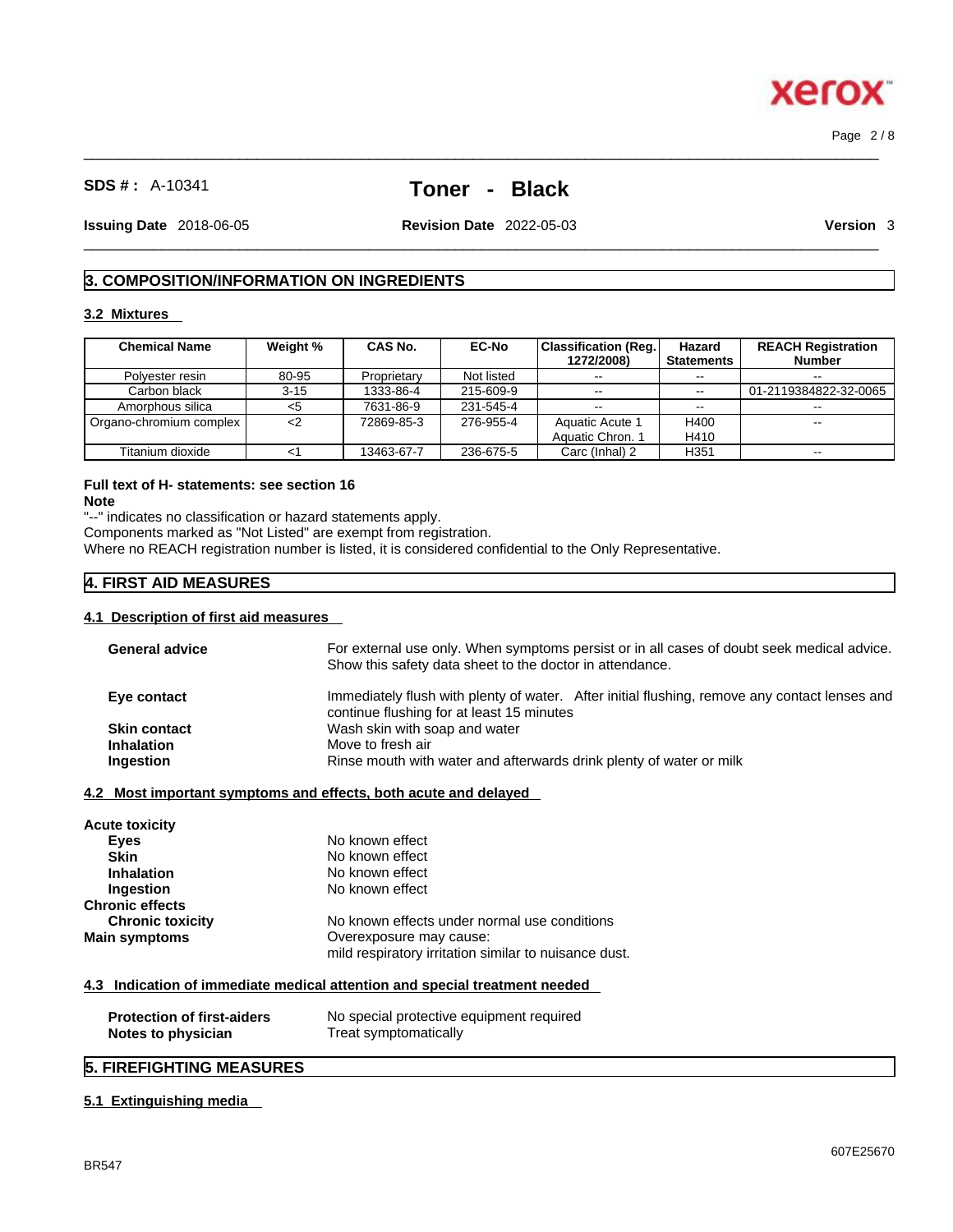Page 3 / 8

# **SDS # :** A-10341 **Toner - Black**

 $\_$  ,  $\_$  ,  $\_$  ,  $\_$  ,  $\_$  ,  $\_$  ,  $\_$  ,  $\_$  ,  $\_$  ,  $\_$  ,  $\_$  ,  $\_$  ,  $\_$  ,  $\_$  ,  $\_$  ,  $\_$  ,  $\_$  ,  $\_$  ,  $\_$  ,  $\_$  ,  $\_$  ,  $\_$  ,  $\_$  ,  $\_$  ,  $\_$  ,  $\_$  ,  $\_$  ,  $\_$  ,  $\_$  ,  $\_$  ,  $\_$  ,  $\_$  ,  $\_$  ,  $\_$  ,  $\_$  ,  $\_$  ,  $\_$  ,

**Issuing Date** 2018-06-05 **Revision Date** 2022-05-03 **Version** 3

 $\_$  ,  $\_$  ,  $\_$  ,  $\_$  ,  $\_$  ,  $\_$  ,  $\_$  ,  $\_$  ,  $\_$  ,  $\_$  ,  $\_$  ,  $\_$  ,  $\_$  ,  $\_$  ,  $\_$  ,  $\_$  ,  $\_$  ,  $\_$  ,  $\_$  ,  $\_$  ,  $\_$  ,  $\_$  ,  $\_$  ,  $\_$  ,  $\_$  ,  $\_$  ,  $\_$  ,  $\_$  ,  $\_$  ,  $\_$  ,  $\_$  ,  $\_$  ,  $\_$  ,  $\_$  ,  $\_$  ,  $\_$  ,  $\_$  ,

**Suitable extinguishing media** Use water spray or fog; do not use straight streams, Foam

**Unsuitable extinguishing media** Do not use a solid water stream as it may scatterand spread fire

#### **5.2 Special hazards arising from the substance or mixture**

Fine dust dispersed in air, in sufficient concentrations, and in the presence of an ignition source is a potential dust explosion hazard

#### **Hazardous combustion products**

Hazardous decomposition products due to incomplete combustion. Carbon oxides Nitrogen oxides (NOx)

#### **5.3 Advice for fire-fighters**

In the event of fire and/or explosion do not breathe fumes. Wear fire/flame resistant/retardant clothing. Use self-contained pressure-demand breathing apparatus if needed to prevent exposure to smoke or airborne toxins. Wear self-contained breathing apparatus and protective suit.

#### **Other information**

| <b>Flammability</b> | Not flammable  |
|---------------------|----------------|
| <b>Flash point</b>  | Not applicable |

#### **6. ACCIDENTAL RELEASE MEASURES**

#### **6.1 Personal precautions, protective equipment and emergency procedures**

Avoid breathing dust

#### **6.2 Environmental precautions**

Although toner is not an aquatic toxin, microplastics may be a physical hazard to aquatic life and should not be allowed to enter drains, sewers, or waterways

#### **6.3 Methods and material for containment and cleaning up**

| <b>Methods for containment</b> | Prevent dust cloud                                                                |  |
|--------------------------------|-----------------------------------------------------------------------------------|--|
| Methods for cleaning up        | Use a vacuum cleaner to remove excess, then wash with COLD water. Hot water fuses |  |
|                                | the toner making it difficult to remove                                           |  |

#### **6.4 Reference to other sections**

See section 12 for additional ecological information See Section 13 for additional information

#### **7. HANDLING AND STORAGE**

#### **7.1 Precautions for safe handling**

Handle in accordance with good industrial hygiene and safety practice, Avoid dust accumulation in enclosed space, Prevent dust cloud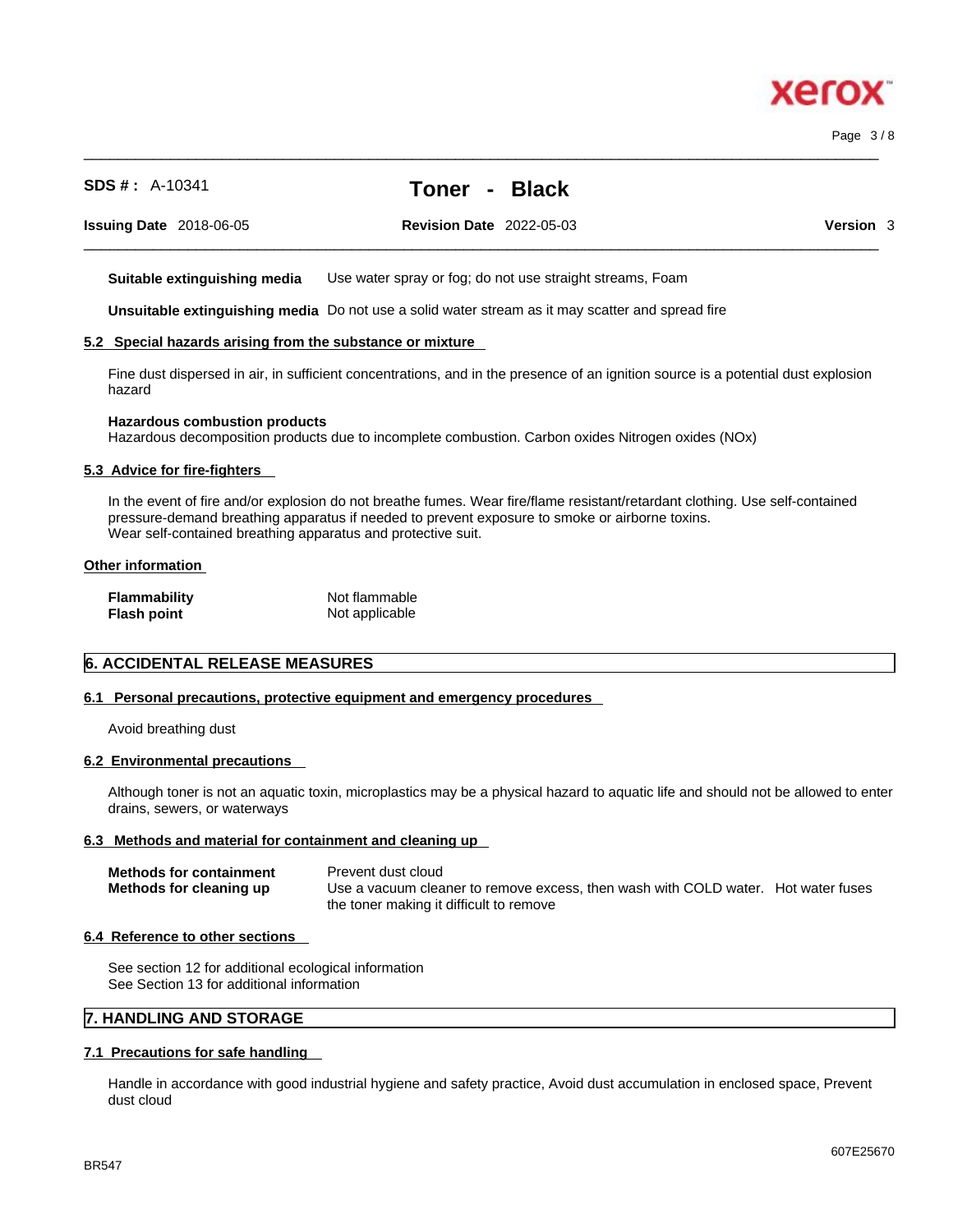# **Xerox**

Page 4 / 8

| <b>SDS #</b> : $A-10341$                                                                                                                    |                                                                                                                                                                                                              |            | Toner - Black                                     |                                           |           |
|---------------------------------------------------------------------------------------------------------------------------------------------|--------------------------------------------------------------------------------------------------------------------------------------------------------------------------------------------------------------|------------|---------------------------------------------------|-------------------------------------------|-----------|
| Issuing Date 2018-06-05                                                                                                                     |                                                                                                                                                                                                              |            | <b>Revision Date 2022-05-03</b>                   |                                           | Version 3 |
| <b>Hygiene measures</b>                                                                                                                     | None under normal use conditions                                                                                                                                                                             |            |                                                   |                                           |           |
| 7.2 Conditions for safe storage, including any incompatibilities                                                                            |                                                                                                                                                                                                              |            |                                                   |                                           |           |
| Keep container tightly closed in a dry and well-ventilated place, Store at room temperature                                                 |                                                                                                                                                                                                              |            |                                                   |                                           |           |
| 7.3 Specific end uses                                                                                                                       |                                                                                                                                                                                                              |            |                                                   |                                           |           |
| Xerographic printing                                                                                                                        |                                                                                                                                                                                                              |            |                                                   |                                           |           |
| <b>8. EXPOSURE CONTROLS/PERSONAL PROTECTION</b>                                                                                             |                                                                                                                                                                                                              |            |                                                   |                                           |           |
| 8.1 Control parameters                                                                                                                      |                                                                                                                                                                                                              |            |                                                   |                                           |           |
| <b>Xerox Exposure Limit</b><br><b>Xerox Exposure Limit</b>                                                                                  | 2.5 mg/m $3$ (total dust)<br>0.4 mg/m <sup>3</sup> (respirable dust)                                                                                                                                         |            |                                                   |                                           |           |
| 8.2 Exposure controls                                                                                                                       |                                                                                                                                                                                                              |            |                                                   |                                           |           |
| <b>Engineering measures</b>                                                                                                                 | None under normal use conditions                                                                                                                                                                             |            |                                                   |                                           |           |
| Personal protective equipment                                                                                                               |                                                                                                                                                                                                              |            |                                                   |                                           |           |
| <b>Eye/face protection</b><br><b>Hand protection</b><br>Skin and body protection<br><b>Respiratory protection</b><br><b>Thermal hazards</b> | No special protective equipment required<br>No special protective equipment required<br>No special protective equipment required<br>No special protective equipment required<br>None under normal processing |            |                                                   |                                           |           |
| <b>Environmental Exposure Controls</b><br><b>Environmental Exposure</b><br><b>Controls</b>                                                  |                                                                                                                                                                                                              |            | Keep out of drains, sewers, ditches and waterways |                                           |           |
| 9. PHYSICAL AND CHEMICAL PROPERTIES                                                                                                         |                                                                                                                                                                                                              |            |                                                   |                                           |           |
| 9.1 Information on basic physical and chemical properties                                                                                   |                                                                                                                                                                                                              |            |                                                   |                                           |           |
| Appearance<br><b>Physical state</b><br>Colour                                                                                               | Powder<br>Solid<br><b>Black</b>                                                                                                                                                                              |            | Odour<br><b>Odour threshold</b><br>рH             | Faint<br>Not applicable<br>Not applicable |           |
| <b>Flash point</b>                                                                                                                          | Not applicable                                                                                                                                                                                               |            |                                                   |                                           |           |
| <b>Melting / Freezing Point</b><br><b>Boiling point/boiling range</b><br><b>Softening point</b>                                             | Not applicable<br>Not applicable<br>49 - 60 °C                                                                                                                                                               | $\sqrt{2}$ | 120 - 140 °F                                      |                                           |           |
| <b>Evaporation rate</b><br><b>Flammability</b>                                                                                              | Not applicable<br>Not flammable                                                                                                                                                                              |            |                                                   |                                           |           |

 $\_$  ,  $\_$  ,  $\_$  ,  $\_$  ,  $\_$  ,  $\_$  ,  $\_$  ,  $\_$  ,  $\_$  ,  $\_$  ,  $\_$  ,  $\_$  ,  $\_$  ,  $\_$  ,  $\_$  ,  $\_$  ,  $\_$  ,  $\_$  ,  $\_$  ,  $\_$  ,  $\_$  ,  $\_$  ,  $\_$  ,  $\_$  ,  $\_$  ,  $\_$  ,  $\_$  ,  $\_$  ,  $\_$  ,  $\_$  ,  $\_$  ,  $\_$  ,  $\_$  ,  $\_$  ,  $\_$  ,  $\_$  ,  $\_$  ,

**Flammability Limits in Air** Not applicable

**Explosive Limits** No data available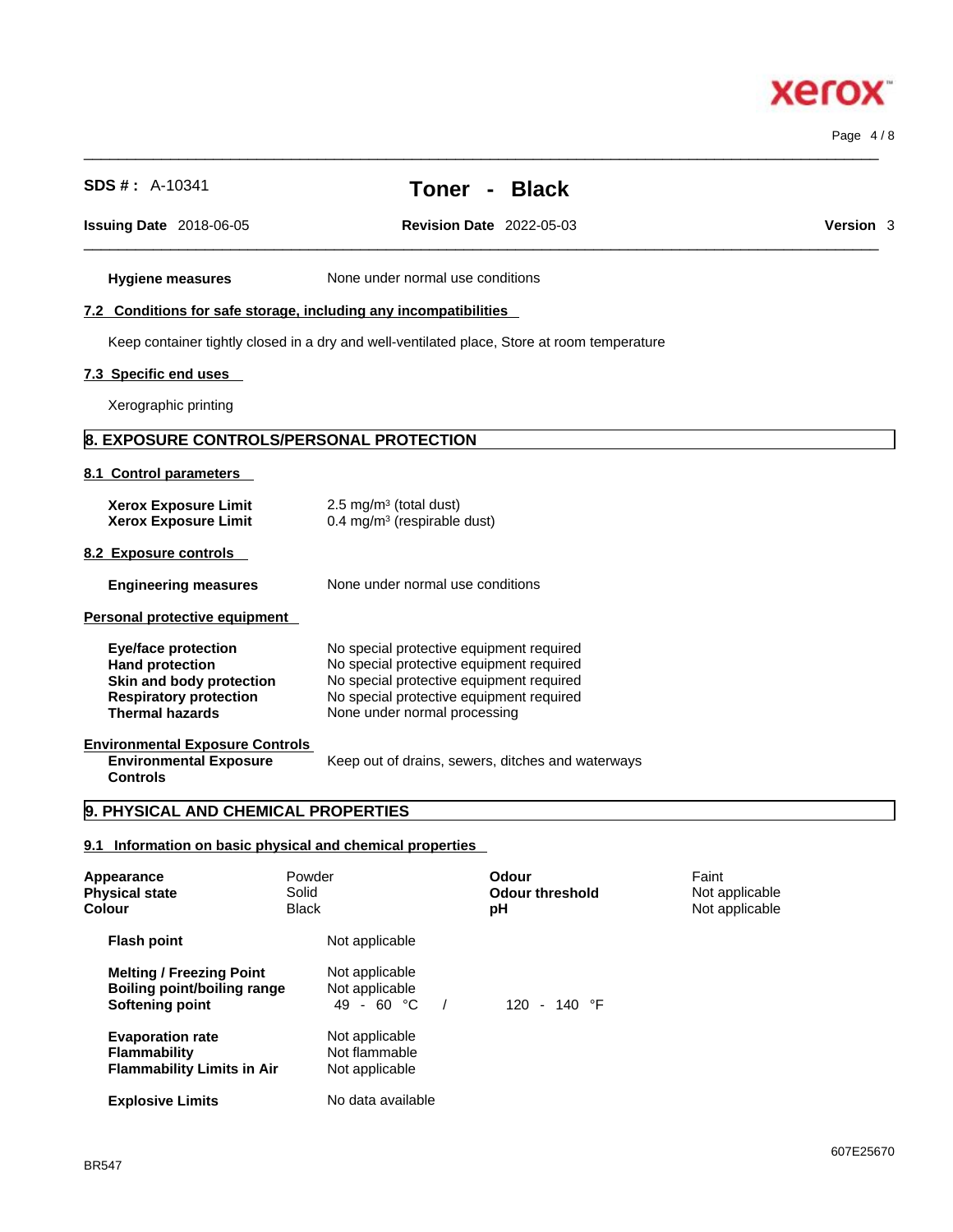# **Xero**

Page 5 / 8

# **SDS # :** A-10341 **Toner - Black**

 $\_$  ,  $\_$  ,  $\_$  ,  $\_$  ,  $\_$  ,  $\_$  ,  $\_$  ,  $\_$  ,  $\_$  ,  $\_$  ,  $\_$  ,  $\_$  ,  $\_$  ,  $\_$  ,  $\_$  ,  $\_$  ,  $\_$  ,  $\_$  ,  $\_$  ,  $\_$  ,  $\_$  ,  $\_$  ,  $\_$  ,  $\_$  ,  $\_$  ,  $\_$  ,  $\_$  ,  $\_$  ,  $\_$  ,  $\_$  ,  $\_$  ,  $\_$  ,  $\_$  ,  $\_$  ,  $\_$  ,  $\_$  ,  $\_$  ,

**Issuing Date** 2018-06-05 **Revision Date** 2022-05-03 **Version** 3

 $\_$  ,  $\_$  ,  $\_$  ,  $\_$  ,  $\_$  ,  $\_$  ,  $\_$  ,  $\_$  ,  $\_$  ,  $\_$  ,  $\_$  ,  $\_$  ,  $\_$  ,  $\_$  ,  $\_$  ,  $\_$  ,  $\_$  ,  $\_$  ,  $\_$  ,  $\_$  ,  $\_$  ,  $\_$  ,  $\_$  ,  $\_$  ,  $\_$  ,  $\_$  ,  $\_$  ,  $\_$  ,  $\_$  ,  $\_$  ,  $\_$  ,  $\_$  ,  $\_$  ,  $\_$  ,  $\_$  ,  $\_$  ,  $\_$  ,

| Vapour pressure                  | Not applicable                                                                                                                              |
|----------------------------------|---------------------------------------------------------------------------------------------------------------------------------------------|
| Vapour density                   | Not applicable                                                                                                                              |
| <b>Specific gravity</b>          | $1 - 2$                                                                                                                                     |
| <b>Water solubility</b>          | Negligible                                                                                                                                  |
| <b>Partition coefficient</b>     | Not applicable                                                                                                                              |
| <b>Autoignition temperature</b>  | Not applicable                                                                                                                              |
| <b>Decomposition temperature</b> | Not determined                                                                                                                              |
| <b>Viscosity</b>                 | Not applicable                                                                                                                              |
| <b>Explosive properties</b>      | Fine dust dispersed in air, in sufficient concentrations, and in the presence of an ignition<br>source is a potential dust explosion hazard |
| <b>Oxidising properties</b>      | Not applicable                                                                                                                              |
| 9.2 Other information            |                                                                                                                                             |

None

#### **10. STABILITY AND REACTIVITY**

#### **10.1 Reactivity**

No dangerous reaction known under conditions of normal use

#### **10.2 Chemical stability**

Stable under normal conditions

#### **10.3 Possibility of hazardous reactions**

| <b>Hazardous reactions</b> | None under normal processing            |
|----------------------------|-----------------------------------------|
| Hazardous polymerisation   | Hazardous polymerisation does not occur |

#### **10.4 Conditions to avoid**

Prevent dust cloud, Fine dust dispersed in air, in sufficient concentrations, and in the presence of an ignition source is a potential dust explosion hazard

#### **10.5 Incompatible Materials**

None

#### **10.6 Hazardous decomposition products**

None under normal use

#### **11. TOXICOLOGICAL INFORMATION**

*The toxicity data noted below is based on the test results of similar reprographic materials.* 

#### **11.1 Information on toxicological effects**

#### **Acute toxicity**

*Product Information* .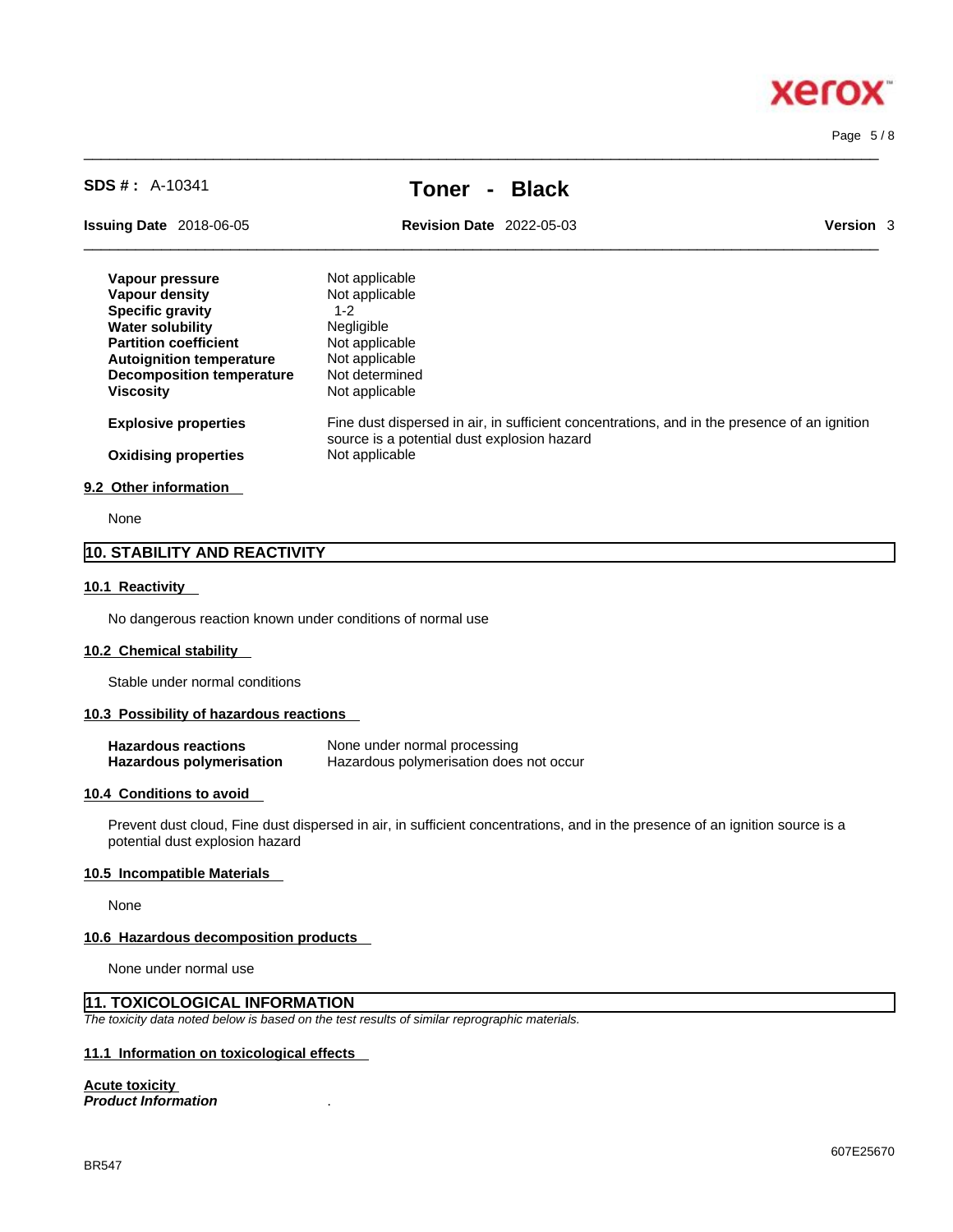Page 6 / 8

| <b>SDS #: A-10341</b>                                                                                                   | Toner - Black                                                                                                                                                                                                                                                                                                                                                                                                                                                                                                                                                                                                                                                                                                                                                                                                                                                                                                                                                                                                                                                                                                                                                                                                                                                                                                                                                                                                                           |                  |  |  |  |  |
|-------------------------------------------------------------------------------------------------------------------------|-----------------------------------------------------------------------------------------------------------------------------------------------------------------------------------------------------------------------------------------------------------------------------------------------------------------------------------------------------------------------------------------------------------------------------------------------------------------------------------------------------------------------------------------------------------------------------------------------------------------------------------------------------------------------------------------------------------------------------------------------------------------------------------------------------------------------------------------------------------------------------------------------------------------------------------------------------------------------------------------------------------------------------------------------------------------------------------------------------------------------------------------------------------------------------------------------------------------------------------------------------------------------------------------------------------------------------------------------------------------------------------------------------------------------------------------|------------------|--|--|--|--|
| <b>Issuing Date</b> 2018-06-05                                                                                          | <b>Revision Date 2022-05-03</b>                                                                                                                                                                                                                                                                                                                                                                                                                                                                                                                                                                                                                                                                                                                                                                                                                                                                                                                                                                                                                                                                                                                                                                                                                                                                                                                                                                                                         | <b>Version</b> 3 |  |  |  |  |
| <b>Irritation</b><br>Oral LD50<br><b>Dermal LD50</b><br><b>LC50 Inhalation</b>                                          | No skin irritation, No eye irritation<br>$> 5$ g/kg (rat)<br>$> 5$ g/kg (rabbit)<br>$> 5$ mg/L (rat, 4 hr)                                                                                                                                                                                                                                                                                                                                                                                                                                                                                                                                                                                                                                                                                                                                                                                                                                                                                                                                                                                                                                                                                                                                                                                                                                                                                                                              |                  |  |  |  |  |
| <b>Chronic toxicity</b><br>Product Information<br><b>Chronic effects</b><br>Carcinogenicity<br><b>Other information</b> | No known effects under normal use conditions<br>See "Other Information" in this section.<br>The IARC (International Agency for Research on Cancer) has listed carbon black as<br>"possibly carcinogenic to humans". However, Xerox has concluded that the presence of<br>carbon black in this mixture does not present a health hazard. The IARC classification is<br>based on studies evaluating pure, "free" carbon black. In contrast, toner is a formulation<br>composed of specially prepared polymer and a small amount of carbon black (or other<br>pigment). In the process of making toner, the small amount of carbon black becomes<br>encapsulated within a matrix. Xeroxhas performed extensive testing of toner, including a<br>chronic bioassay (test for potential carcinogenicity). Exposure to toner did not produce<br>evidence of cancer in exposed animals. The results were submitted to regulatory agencies<br>and published extensively.<br>The IARC (International Agency for Research on Cancer) has listed titanium dioxide as<br>"possibly carcinogenic to humans". However, Xerox has concluded that the presence of<br>titanium dioxide in this mixture does not present a health hazard. The IARC classification<br>is based on studies in rats using high concentrations of pure, unbound TiO2 particles of<br>respirable size. Epidemiological studies do not suggest a carcinogenic effects in humans. |                  |  |  |  |  |
| Other toxic effects<br>Product Information<br><b>Sensitisation</b><br><b>Mutagenic effects</b>                          | In addition, the titanium dioxide in this mixture is encapsulated in a matrix or bound to the<br>surface of the toner.<br>No sensitisation responses were observed<br>Not mutagenic in AMES Test                                                                                                                                                                                                                                                                                                                                                                                                                                                                                                                                                                                                                                                                                                                                                                                                                                                                                                                                                                                                                                                                                                                                                                                                                                        |                  |  |  |  |  |
| <b>Reproductive toxicity</b><br><b>Target organ effects</b>                                                             | This product does not contain any known or suspected reproductive hazards<br>None known                                                                                                                                                                                                                                                                                                                                                                                                                                                                                                                                                                                                                                                                                                                                                                                                                                                                                                                                                                                                                                                                                                                                                                                                                                                                                                                                                 |                  |  |  |  |  |
| Other adverse effects<br><b>Aspiration Hazard</b>                                                                       | None known<br>Not applicable                                                                                                                                                                                                                                                                                                                                                                                                                                                                                                                                                                                                                                                                                                                                                                                                                                                                                                                                                                                                                                                                                                                                                                                                                                                                                                                                                                                                            |                  |  |  |  |  |

 $\_$  ,  $\_$  ,  $\_$  ,  $\_$  ,  $\_$  ,  $\_$  ,  $\_$  ,  $\_$  ,  $\_$  ,  $\_$  ,  $\_$  ,  $\_$  ,  $\_$  ,  $\_$  ,  $\_$  ,  $\_$  ,  $\_$  ,  $\_$  ,  $\_$  ,  $\_$  ,  $\_$  ,  $\_$  ,  $\_$  ,  $\_$  ,  $\_$  ,  $\_$  ,  $\_$  ,  $\_$  ,  $\_$  ,  $\_$  ,  $\_$  ,  $\_$  ,  $\_$  ,  $\_$  ,  $\_$  ,  $\_$  ,  $\_$  ,

11.2 Information on other hazards

**Endocrine disrupting properties** This product does not contain any known or suspected endocrine disruptors

## **12. ECOLOGICAL INFORMATION**

#### **12.1 Toxicity**

EC50/72h/algae = >1000 mg/L  $EC50/48h/daphnia =  $>1000 \text{ mg/L}$$  $LC50/96h/fish = >1000 mg/L$ 

#### **12.2 Persistence and degradability**

Not readily biodegradable

# **Xerox**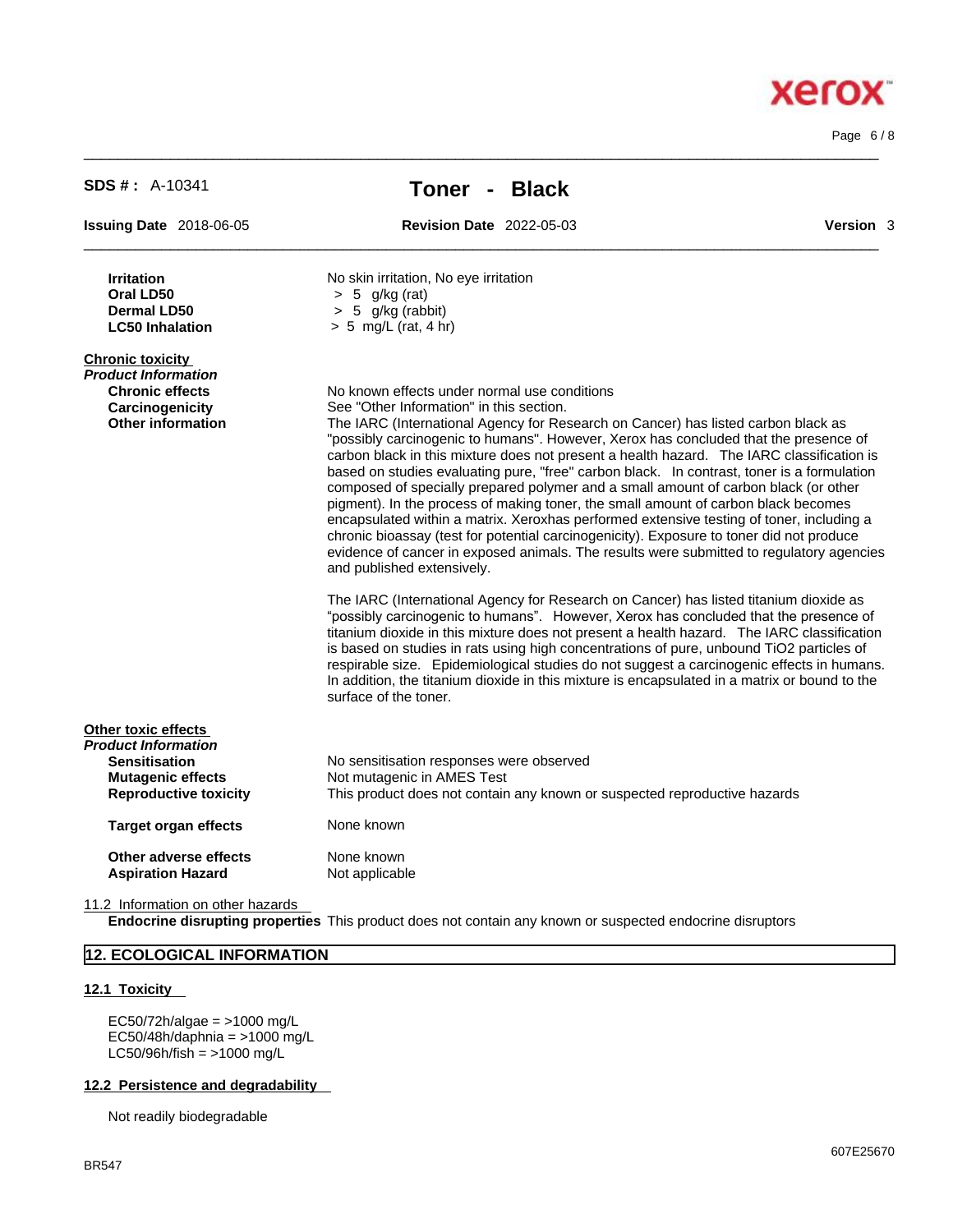Page 7 / 8

xero

# **SDS # :** A-10341 **Toner - Black**

 $\_$  ,  $\_$  ,  $\_$  ,  $\_$  ,  $\_$  ,  $\_$  ,  $\_$  ,  $\_$  ,  $\_$  ,  $\_$  ,  $\_$  ,  $\_$  ,  $\_$  ,  $\_$  ,  $\_$  ,  $\_$  ,  $\_$  ,  $\_$  ,  $\_$  ,  $\_$  ,  $\_$  ,  $\_$  ,  $\_$  ,  $\_$  ,  $\_$  ,  $\_$  ,  $\_$  ,  $\_$  ,  $\_$  ,  $\_$  ,  $\_$  ,  $\_$  ,  $\_$  ,  $\_$  ,  $\_$  ,  $\_$  ,  $\_$  ,

 $\_$  ,  $\_$  ,  $\_$  ,  $\_$  ,  $\_$  ,  $\_$  ,  $\_$  ,  $\_$  ,  $\_$  ,  $\_$  ,  $\_$  ,  $\_$  ,  $\_$  ,  $\_$  ,  $\_$  ,  $\_$  ,  $\_$  ,  $\_$  ,  $\_$  ,  $\_$  ,  $\_$  ,  $\_$  ,  $\_$  ,  $\_$  ,  $\_$  ,  $\_$  ,  $\_$  ,  $\_$  ,  $\_$  ,  $\_$  ,  $\_$  ,  $\_$  ,  $\_$  ,  $\_$  ,  $\_$  ,  $\_$  ,  $\_$  ,

**Issuing Date** 2018-06-05 **Revision Date** 2022-05-03 **Version** 3

#### **12.3 Bioaccumulative potential**

Bioaccumulation is unlikely

#### **12.4 Mobility in soil**

Insoluble in water

#### **12.5 Results of PBT and vPvB assessment**

Not a PBT according to REACH Annex XIII

#### **12.6 Endocrine disrupting properties**

This product does not contain any known or suspected endocrine disruptors

#### **12.7 Other adverse effects**

Although toner is not an aquatic toxin, microplastics may be a physical hazard to aquatic life and should not be allowed to enter drains, sewers, or waterways.

#### **13. DISPOSAL CONSIDERATIONS**

#### **13.1 Waste treatment methods**

| <b>Waste Disposal Method</b>  | This material and its container must be disposed of as hazardous waste                                                                                             |
|-------------------------------|--------------------------------------------------------------------------------------------------------------------------------------------------------------------|
| <b>EWC Waste Disposal No.</b> | 08 03 18                                                                                                                                                           |
| <b>Other information</b>      | Although toner is not an aquatic toxin, microplastics may be a physical hazard to aquatic life<br>and should not be allowed to enter drains, sewers, or waterways. |

#### **14. TRANSPORT INFORMATION**

#### **14.1 UN/ID No**

Not regulated

#### **14.2 Proper shipping name**

Not regulated

#### **14.3 Transport hazard class(es)**

Not classified

#### **14.4 Packing Group**

Not applicable

#### **14.5 Environmental hazards**